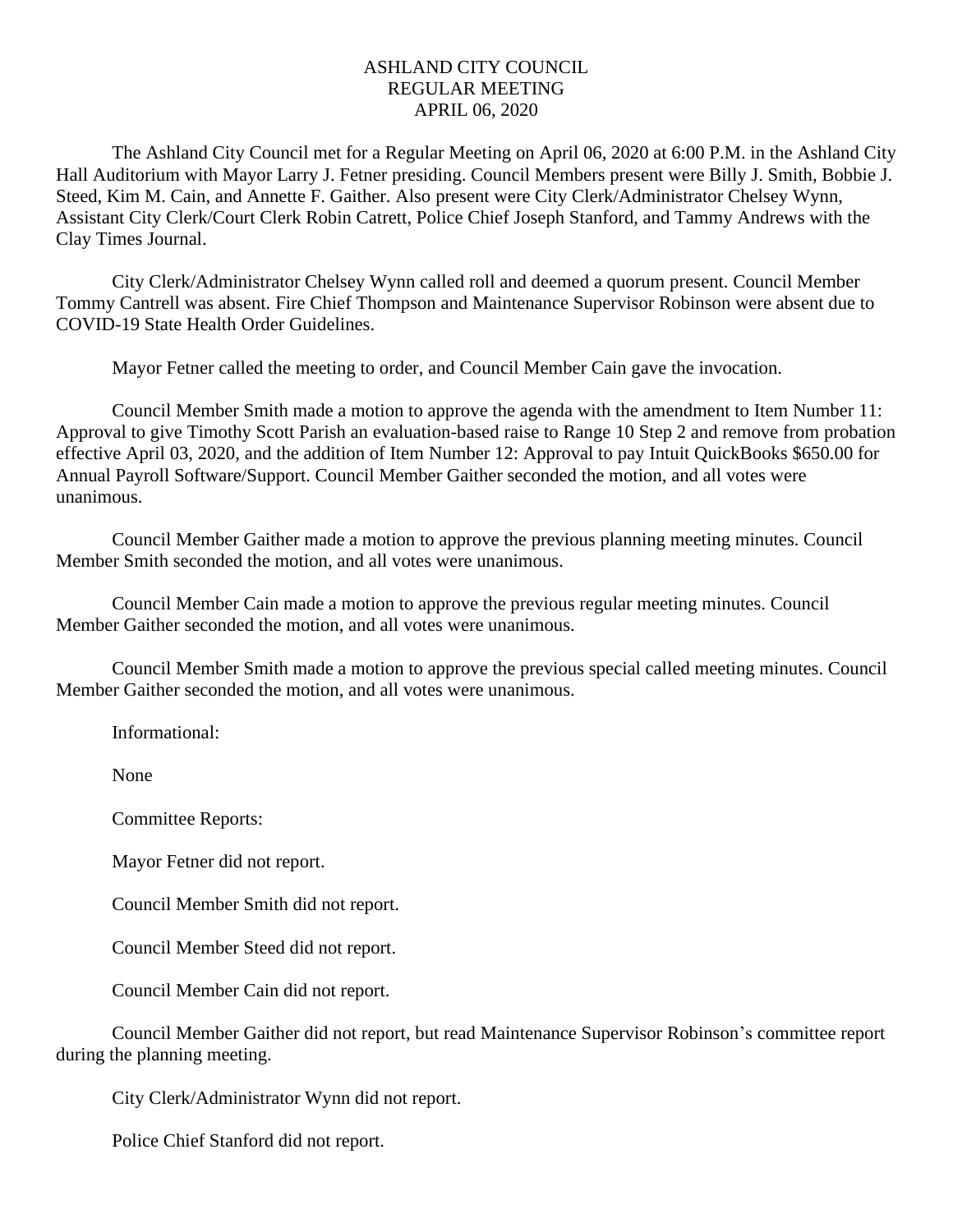## New Business:

Council Member Smith made a motion to approve the bills received since the last council meeting in the amount of \$16,332.72. Council Member Cain seconded the motion, and all votes were unanimous.

Council Member Smith made a motion approving for SEMS Fire Protection to perform pump tests for Ashland Fire Department at an estimated cost of \$1,100.00. Council Member Gaither seconded the motion, and all votes were unanimous.

Council Member Gaither made a motion to purchase radios and equipment from Mobile Communications America for the Fire Department at a total cost of \$1,923.00. Council Member Smith seconded the motion, and all votes were unanimous.

Council Member Gaither made a motion approving to pay Creekside Graphics \$725.00 for the purchase of full vehicle graphics and installation of graphics for the 2020 Tahoe. Council Member Smith seconded the motion, and all votes were unanimous.

Council Member Gaither made a motion approving to accept the resignation of Investigator Michael Harris effective March 27, 2020. Council Member Smith seconded the motion, and all votes were unanimous.

Council Member Cain made a motion to open and advertise an investigator position, and take applications through April 30, 2020. Council Member Gaither seconded the motion, and all votes were unanimous.

Council Member Gaither made a motion approving to hire Viktorija Loyd as a dispatcher and a temporary employee at Range 4 Step 3 effective April 6, 2020 for two weeks. Council Member Cain seconded the motion, and all votes were unanimous.

Council Member Gaither made a motion approving to give Jeffery Catchings and evaluation-based raise to Range 8 Step 5 effective April 04,2020.

There was no second to the motion; therefore, the motion died due to lack of a second.

Council Member Steed made a motion approving to give Jeston Jennings an evaluation-based raise to Range 8 Step 5 effective April 04, 2020. Council Member Gaither seconded the motion.

Council Member Smith voted Yes.

Council Member Cain voted No with concerns of the COVID-19 Pandemic and Finances of the City. Motion passed.

Council Members discussed changing the date and time of regular council meeting during COVID-19 Pandemic.

No action was taken on this matter.

Council Member Steed made a motion approving to give Timothy Scott Parish an evaluation-based raise to Range 10 Step 2 and remove from probation effective April 03, 2020. Council Member Gaither seconded the motion, and all votes were unanimous.